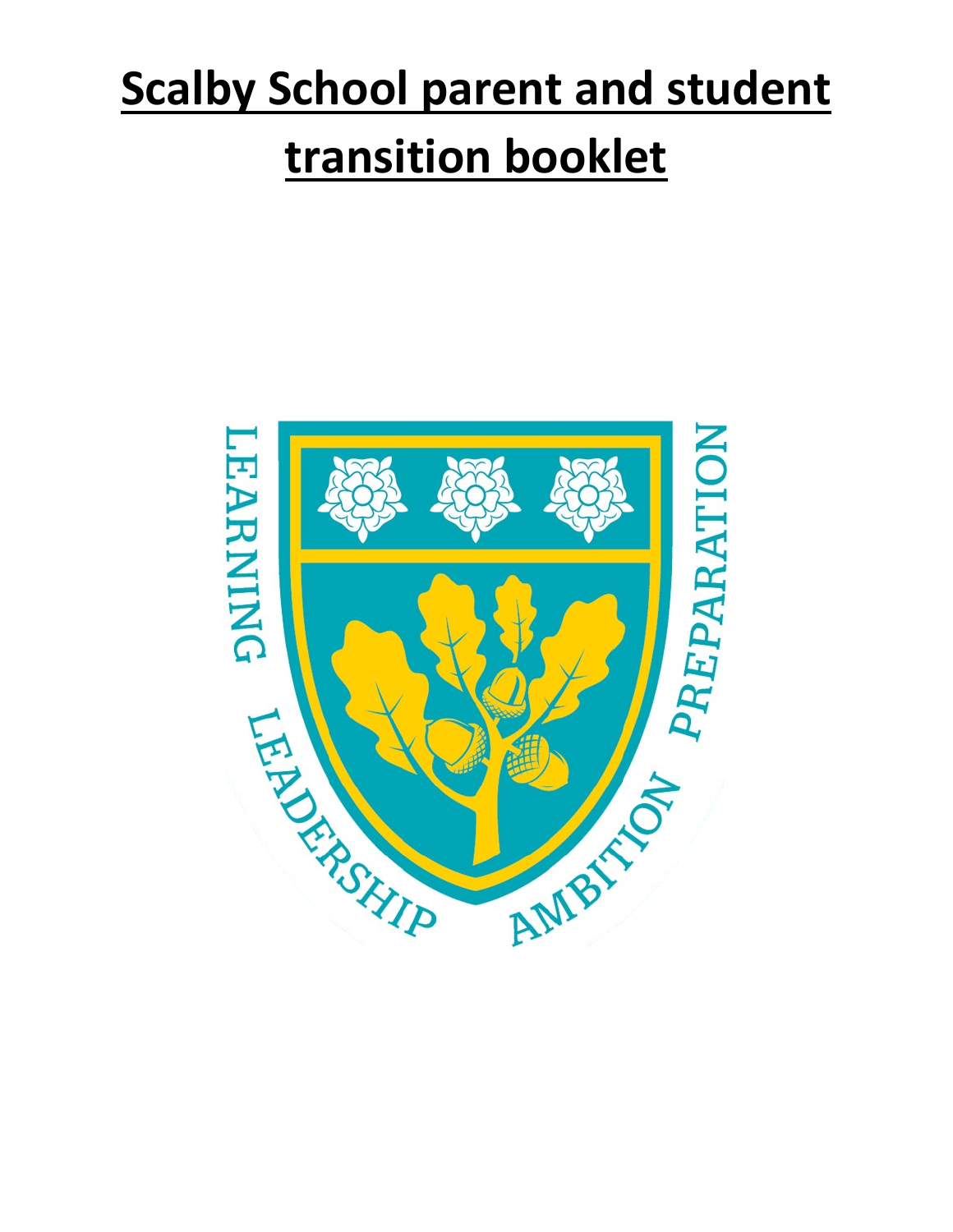Firstly, a huge welcome from all of us at Scalby School.

It's almost here.

The next important milestone.

The next big step: starting Secondary School at Scalby School.

It is completely normal for students to feel nervous and worry about their first day of 'big' school, it is also very common for parents to feel the same way. I still remember my transition day, a mixture of nerves and excited about the unknown ahead. You might have some of the common concerns often voiced by parents:

- Will my child settle in?
- Will they make new friends?
- Will they cope with the work?

The answer to these questions is inevitably 'yes'. Students new to the school usually settle in quickly; find their way around in next to no time; widen their social circle and find new subjects interesting and stimulating. Of course, for some it may take a little longer than others, but there are people willing to help if you make us aware of any difficulties.

Most parents want to help reassure their children and support them in this exciting transition from Primary to Secondary school but feel they lack the information and experience to do so. This booklet aims to provide you with a little more information that may help you to prepare for this next big step and handy tips to help your child develop the skills they need.

It is important to know, whilst this may be your first experience of secondary transition for your child, the staff at Scalby School have experience of overseeing the successful transition of thousands of students and remain dedicated to making sure your child has a fantastic start with us at Scalby. Our job is not driven by exam results, it is the possibility to nurture and develop your child to be the best that they can be and improve their life chances when they leave us that inspires us.

We always look forward to welcoming a new Year 7 group to our school – it's a very exciting time for us too – and we look forward to working closely with you over the next five years to ensure that your child gets the best possible secondary education at Scalby School.

If you have any concerns about your child's imminent change of school, please get in touch. We will be happy to help in any way we can.

I look forward to meeting you as parents and students very soon.

Mr Philliskirk Assistant Head Teacher – Raising Achievement and Standards

Head of transition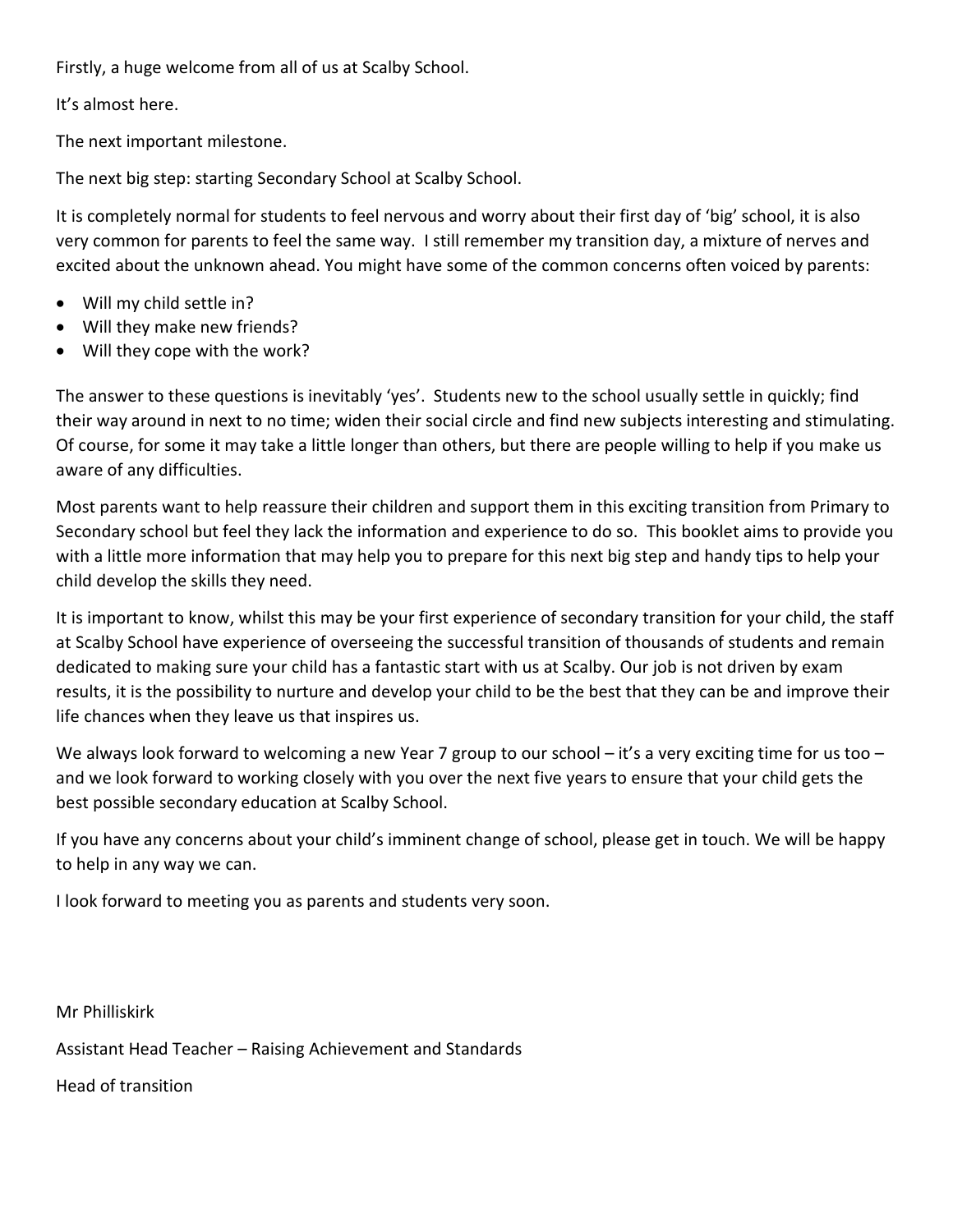# **Transition to Scalby** ‐ **Key Dates and FAQ**

# **Key dates**

#### **Introduction Evening** ‐ **Wednesday 6th July.**

This evening's event will provide students with an opportunity to meet their son/daughter's mentors and listen to a welcome from the Head Teacher. This event will last from 6.30pm – 7.30pm.

#### **Transition Days – Thursday 7th July Friday 8th July.**

This day will allow students to experience a typical day of curriculum lessons at Scalby School. The days will run from 8.20am – 2.30pm. All students are responsible for making their own way to and from Scalby. They must be at Scalby no later than 8:20am and will leave at 2:30pm. On these days students will have the opportunity to experience what a typical school day is like at Scalby. Our aim is to give them a taste of life here at Scalby, reducing any anxiety for September. Students will follow a timetable of lessons and have the opportunity to meet staff and other students in their year group. Students will need a pen and pencil, all other equipment will be provided for them on these days only. This will be non-uniform for our Y6 students, and we ask that they do not wear their primary uniforms. This is to help with the new interactions with other peers in their year group. Students can bring a packed lunch or money to buy a meal from our canteen.

#### **New Term Commences – Tuesday 6th September.**

Students should arrive at school before 8.20am and should go straight to the main school hall where they will receive information about their first day.

# **Frequently Asked Questions**

### **What is different about secondary school?**

- 1. Instead of one teacher your child will be taught by several teachers. They will have the opportunity to build relationships with a range of adults with different roles within the school.
- 2. The school site is much bigger and children have to find their way around.
- 3. They have lessons in different classrooms and have to move between lessons, carrying their belongings with them.
- 4. Children often have to travel further to school some travelling independently for the first time, some by bus.
- 5. As school uniform is compulsory at Scalby, they may have to wear a uniform for the first time.
- 6. They will have to use and interpret a lesson timetable.
- 7. For the first time they will have to be fully responsible for ensuring that they have the correct books and equipment for their lessons, their dinner money, PE kit etc.
- 8. Students have the responsibility for recording their homework, completing it by the correct day and handing it in.
- 9. Teaching and learning styles may be very different.
- 10. There are fewer break times and they are organised differently. Students have more independence in terms of getting back to lessons and buying their own lunch.
- 11. There will be new lessons (e.g. Food tech, wood tech) and new variations on familiar ones (e.g. Science)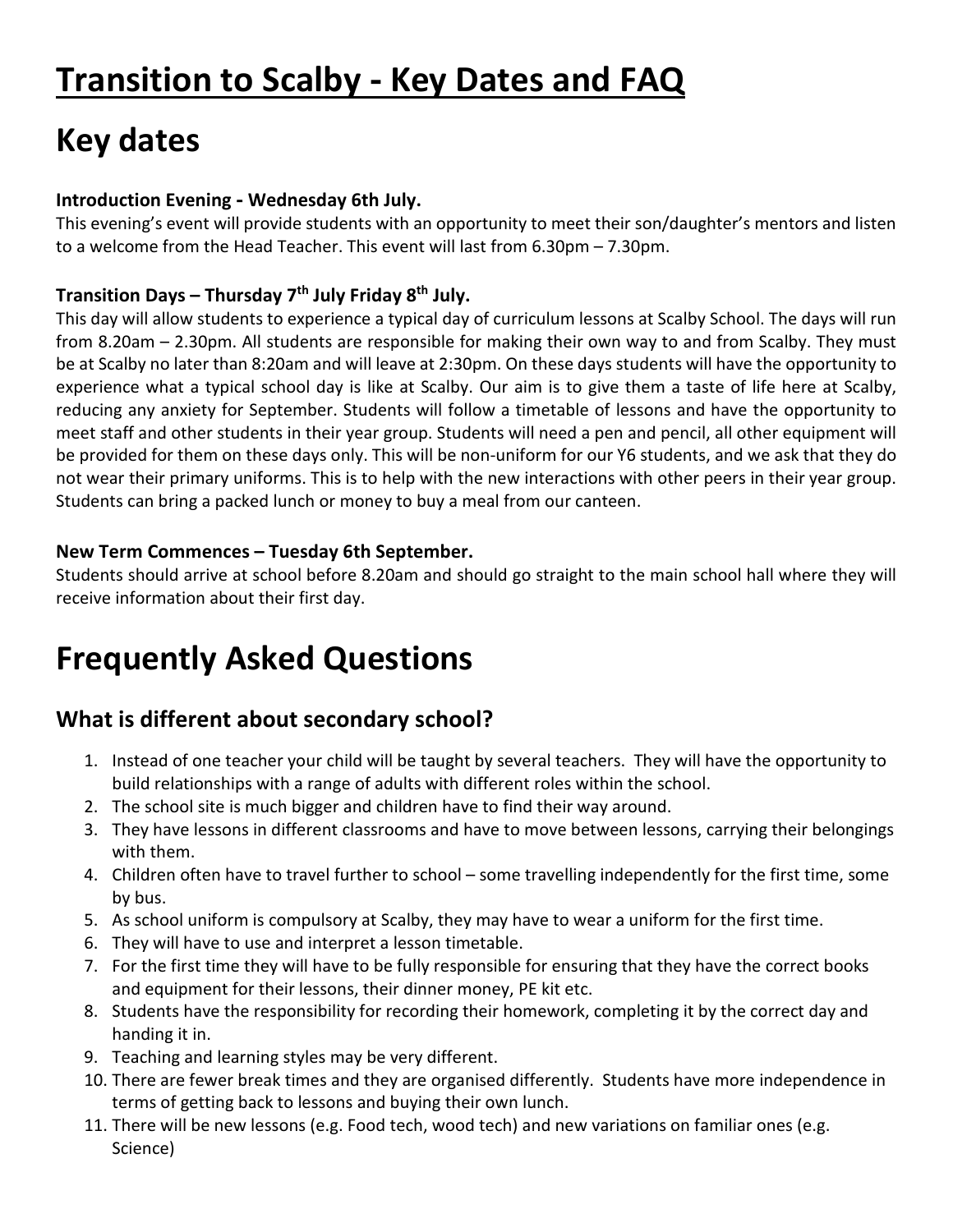**We hope that in the frequently asked questions below you will find the answers to questions you may have. If you have any further questions, please don't hesitate to contact us at Scalby School.** 

# **Getting Organised**

#### **Q. When are the Scalby Transition Days?**

On Wednesday 6<sup>th</sup> July we be holding an Introduction Evening where students and parents are invited to attend to meet mentors and listen to a talk from the Head Teacher. This event runs from 6.30pm until 7.30pm. We are delighted to provide two Induction Days for Year 6 students joining Scalby. These will run on Thursday 7<sup>th</sup> July and Friday 8th July from 8.25am to 2.30pm. Students should ensure they arrive promptly for the start of each day. All students are responsible for making sure they are at Scalby School for 8:20 on the induction days and further information about these days will be given at the Introduction Evening.

#### **Q. Where can I buy uniform?**

The schools preferred uniform stockist is Rumours, 17 Victoria Rd, Scarborough, North Yorkshire, YO11 1SB Tel: 01723 501989 Further Information can be found in the dress and appearance policy at: <http://www.scalbyschool.org.uk/parents/uniform-and-pe-kit/>

Families who require some support with purchasing uniform can contact Mrs Wallace at Scalby School by phone. Scalby School are establishing a pre-loved uniform shop, which will be available on transition evening and at certain times during the summer holiday.

#### **Q. Where should my child go on their first day?**

When students arrive on the introduction day, and on their first day in September, they should go straight to the main hall. Staff and students will be on hand to point students in the right direction.

#### **Q. How will they be supported in the first few weeks?**

Year 7 students will have a settling in period. This means that if they forget their books, are late for lessons due to confusion or getting lost, or have missing equipment they will not receive sanctions. They will still however receive consequences if they misbehave.

#### **Q. Can my son/daughter bring their mobile phone to school?**

Students can bring mobile phones onto the school site, however they must be turned off and placed at the bottom of the student's school bag. We operate a zero-tolerance system on mobile phones. If a mobile phone is taken out of the bag at any time on the school site, it will be confiscated by a member of staff and locked in the school safe and will need to be collected by the student's parent/carer.

#### **Q. What equipment will my son / daughter need and where can I buy it from?**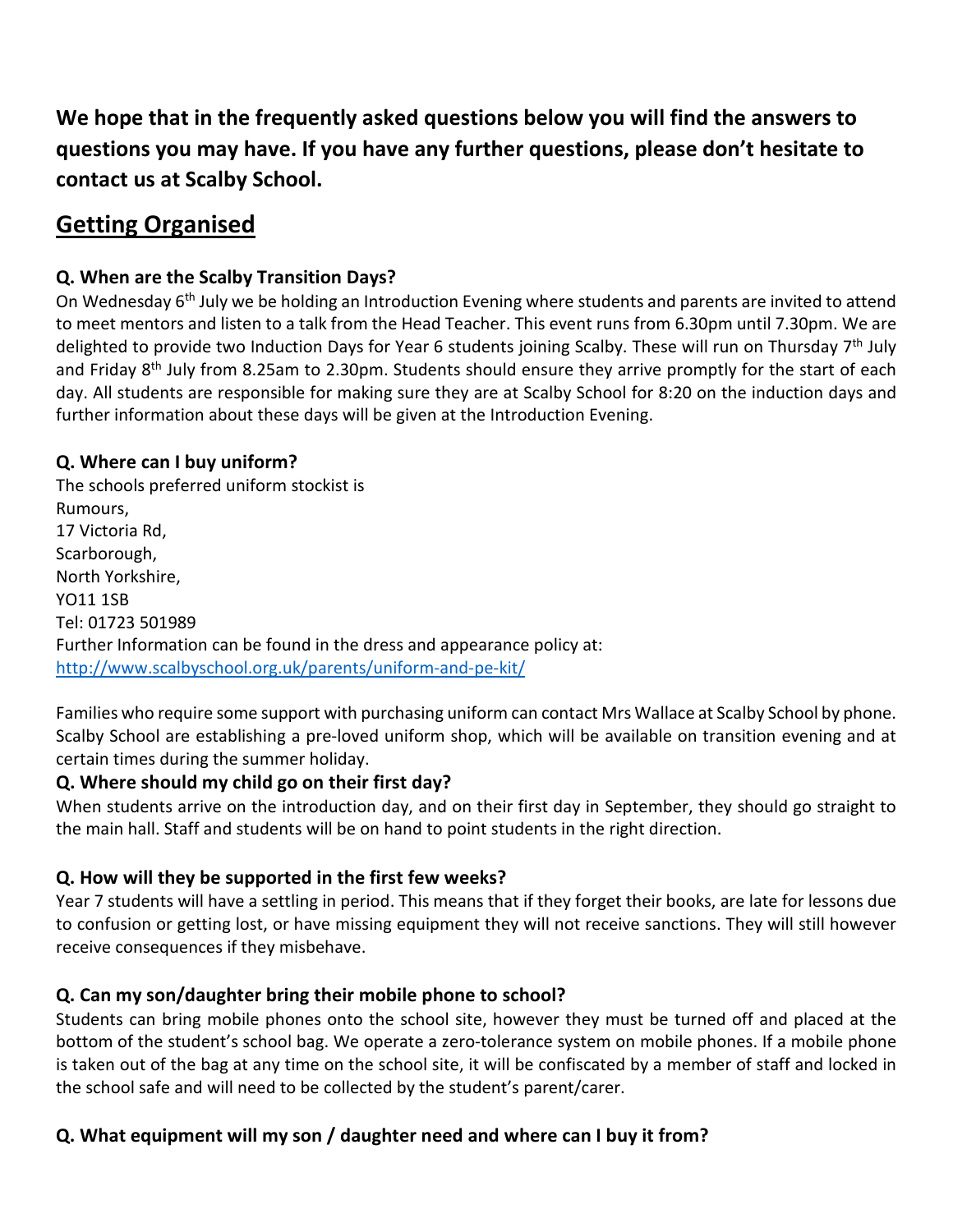Students should arrive prepared with an appropriate bag or holdall, dictionary, pens, pencils, ruler, crayons or felt tips and a calculator. These items can be found at any high street stationery store.

#### **Q. What do we need to do about school transport?**

Information on school transport and entitlement to paid travel permits can be found at: [http://www.northyorks.gov.uk/article/23550/School-](http://www.northyorks.gov.uk/article/23550/School%E2%80%90%E2%80%90%E2%80%90transport)--transport

## **How do we Support your Child?**

#### **Q. My child is nervous about the move up to secondary school.**

We can arrange extra transition meetings for students and parents who are particularly anxious or nervous about the move up to secondary school. This can be arranged by contacting Scalby School directly and speaking to Mrs Colley, Head of Year 7, or Mrs Davey, SEN Manager. Their contact details can be found on the school website.

#### **Q. Who can my son / daughter speak to if they are worried or upset?**

If your son / daughter has any worries or concerns they should speak to Mrs Colley or their mentor who they will have contact with for 15 minutes each day.

Your child will have a mentor who they see every single day. This will be a point of contact for them and mentors are trained to help with the transition into Scalby. You will be able to meet the Y7 mentors on our Introductory evening.

#### **Q. Will my child get bullied at secondary school?**

We make every effort is made to ensure that every child enjoys being a student at Scalby School. The school has adopted a range of strategies to prevent and reduce bullying, to raise awareness of bullying and to support victims and those displaying bullying behaviour. Where isolated incidents of bullying occur they are dealt with swiftly and in line with the Scalby School anti-bullying policy which can be found at: <http://www.scalbyschool.org.uk/policies/default.aspx>

# **Q. Who do I need to speak with to pass on any medical concerns about my son or**

#### **daughter?**

We would ask that any relevant medical information about your son / daughter is passed to Scalby School directly by speaking to Mrs Colley, Head of Year 7, or Mrs Davey, SEN Manager.

### **Student Learning**

#### **Q. What lessons will my child have?**

Your child will have the experience of completely new lessons and variations of ones they have studied in primary school. They will receive a timetable on their first day along with their student planner. The planner has a map in it to direct students around the school site and is a place to record homework and detentions. Your child will be able to experience a broad and balanced curriculum addressing the needs and enjoyment of all students. They will have a taste of some lessons on their Transition days. Please note, their Transition day timetable will be different to their timetable when they start in September.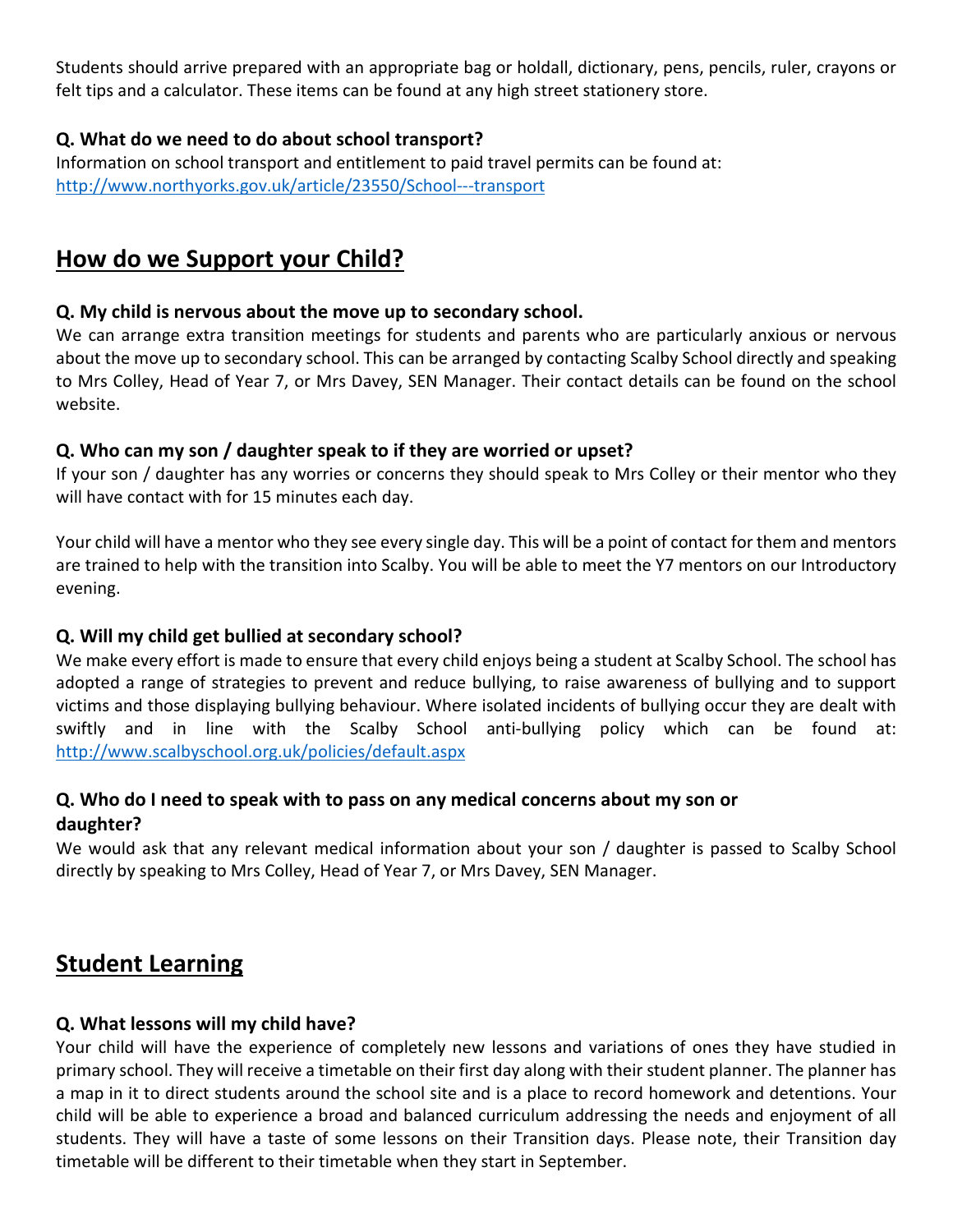#### **Q. How will students be set for lessons?**

At Scalby students will be set from Year 7 in English and Maths. Setting decisions will be based on information received from primary schools and our own independent baseline assessments. All setting is reviewed regularly and students can be moved between sets to ensure their learning needs are being met with the correct level of challenge. This will ensure students are not undertaking work that is either too easy or too hard for them.

#### **Q. My child worries about the sanctions they could receive at secondary school.**

We have high expectations of all our students. Our behaviour policies and practices promote an environment conducive to learning, ensuring high achievement for all young people, irrespective of their differing needs. There are a number of expectations which we place on all our learners. These expectations will be made clear to new Year 7 students during the first week induction assemblies and mentor time sessions. We have a consequence system which will be explained thoroughly to your child during their transition and on their arrival. Further information with regards to these expectations can be found in our behaviour policy which is available at: <http://www.scalbyschool.org.uk/policies/default.aspx>

#### **Q. How will my child be rewarded?**

We have a new Golden Ticket reward Scheme at Scalby. Students will receive a Golden Ticket for being the best they can be and showing exceptional behaviour in line with our school values of Learning, Leadership, Ambition, Preparation and Respect. The Golden Tickets will then be put into a raffle in which they can win prizes ranging from free food in the canteen, to family days at Flamingo Land, Alpamare, an IPad and a Playstation 5! The more Golden tickets students receive the more chance they have of winning.

#### **Q. How much homework will my child receive?**

You son / daughter is likely to receive, on average, one hour of homework each night. Students will be provided with clear instructions from staff as to what is expected from each piece of homework and will also receive a realistic timeframe to complete the homework in. Students will be expected to record details of homework set, and the deadlines in their school planner.

#### **Q. What after school clubs are available?**

There are a variety of sporting and extra-curricular activities for your child to take part in at Scalby School. A list of after school activities is provided to students at the beginning of each term and is available to be viewed on our school website. After school activities usually run from 2.30pm to 3.30pm. Fixtures run throughout the academic year. We have an excellent extra-curricular programme in place for students to enjoy, we hope that many of the Year 7 students will take full advantage of the diverse clubs on offer and enjoy their hobbies and interests in Scalby outside of the classroom.